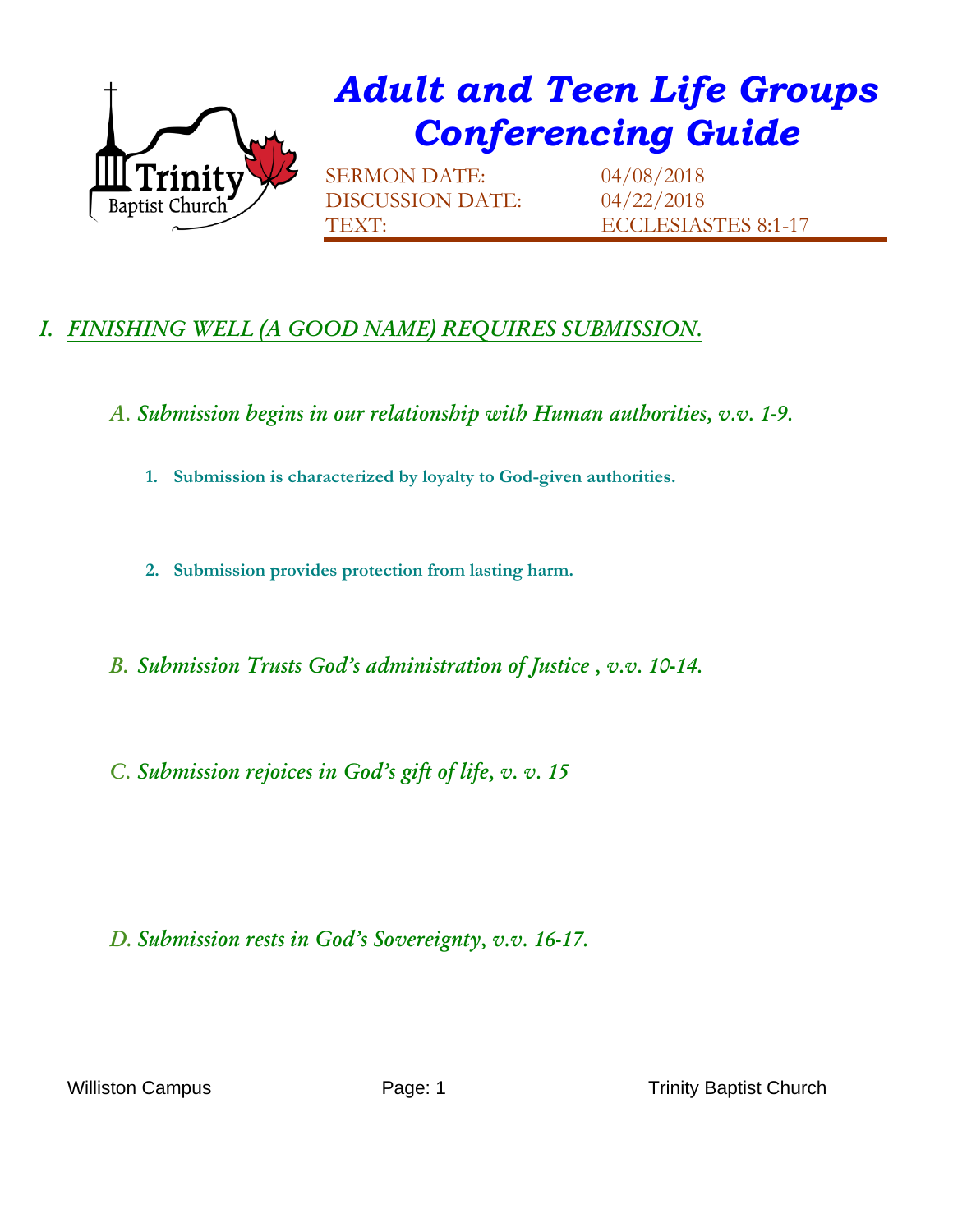## ASK GOD FOR WISDOM TO APPLY HIS WORD IN OUR DAILY LIVES.



The 2<sup>nd</sup> Section of Ecclesiastes began in 6:10 and will conclude in 11:6. We can summarize the purpose of this section as follows: *Encouraging Us to Live a God-honoring Life in Spite of Our Inability to Understand God's Sovereign Reign Over His Fallen Creation, 6:10-11:6.*

- 1. **Read Ecclesiastes 6:12, 7:1, 14-15, 25-29**. How do these key verses connect/develop this purpose?
- 2. **Read Ecclesiastes 8:1-4 & James 3:13, 17**. How and why does wisdom impact our appearance? Who do we want people to see in actions and attitudes?
- 3. **Read Colossians 3:20, 22; Hebrews 13:17; Phil 2:12; 1 John 5:2.** Why is obedience to human authority so important to God?
- 4. Why is submission to human authorities hard for us? How easy is it to find a group in opposition to those leading us (local and national government  $-$  in the work place  $-$  at church  $-$  even in our families)?
- 5. What is the limitation on all human authorities? i.e. When is it okay not to be in submission to them?
- 6. **Read Ecclesiastes 5:5-9**. How do we develop a wise heart so that we might know the proper time and procedure for every matter – (i.e. discern God's will)?
- 7. What two things are impossible for us to know? What two experiences can we be absolutely certain will take place? How should these two realities impact our daily lives?
- 8. **Read Ecclesiastes 8:10-14.** Why are wicked men often praised by society? Why do wicked men so often participate in religious worship services?
- 9. What happens to a society when wickedness is celebrated instead of punished? How do we see this taking place in our culture?
- 10. What does God want us to know before we are influenced by a culture that celebrates evil? How can these truths liberate our hearts and give us peace in the midst of apparent injustices?
- 11. **Read Ecclesiastes 8:15**. Why does the enjoyment of God's gift of life require a submissive heart? What do we know about the days of our life?
- 12. **Read Ecclesiastes 8:16-17.** What do we busy ourselves trying to understand? Why is such knowledge beyond us? Why do we struggle to accept this answer? What answers do we give ourselves that bolster our elevated opinions of ourselves?